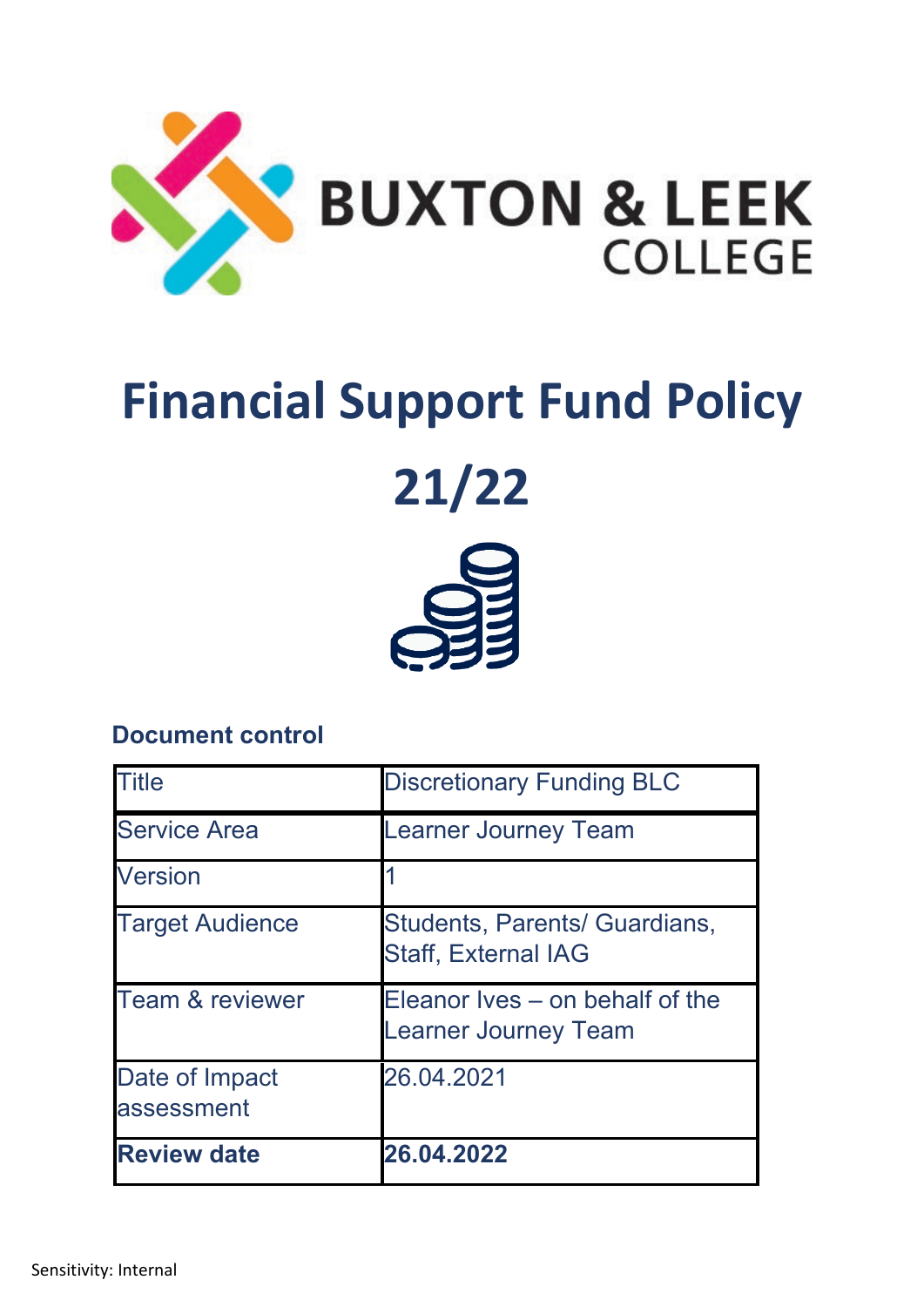

# **1. POLICY STATEMENT**

Buxton and Leek College recognises that a number of students face barriers when accessing education due to the additional course costs involved outside of tuition fees.

Buxton and Leek College is committed to promoting equality by ensuring student support funds are made available to assist disadvantaged students and students facing financial hardship in order to improve their student experience and support them to fulfil their potential.

The Financial Support Fund Policy states the college's commitment to students with regard to financial support and in line with all current national and college regulations, guidelines and legislation.

#### **2. DEFINITIONS**

This Financial Support Fund Policy has been developed to allow students and potential students to determine their eligibility for financial support from Buxton and Leek College. Information in this policy relates to the 2021/22 Academic year only.

# **3. PRINCIPLES**

The Financial Support Fund policy will:

• Use clear and responsive processes and systems, which apply the 'student first' approach throughout

- Operate cashless payment systems where possible
- Promote the College's commitment to equality and diversity
- Raise student aspiration and social mobility
- Enhance the ability of students to achieve their goals whilst at the College

• Ensure that students are treated fairly within an open and transparent application process

- Widen participation in Further and Higher Education
- Support the achievement of key college outcomes

• Administer, record and monitor funds, ensuring that funds are used for its intended purposes in accordance with internal and external regulations and guidelines

#### **4. SCOPE AND LIMITATIONS**

This policy covers the following Bursaries included within the Financial Support Fund:

- 16-19 Bursary Fund including Vulnerable Bursary element
- Free College Meal Scheme (cafeteria cards)
- Care to Learn

For Adult Learners

- 19+ Discretionary Learner Support Fund
- Advanced Learner Loan Bursary Fund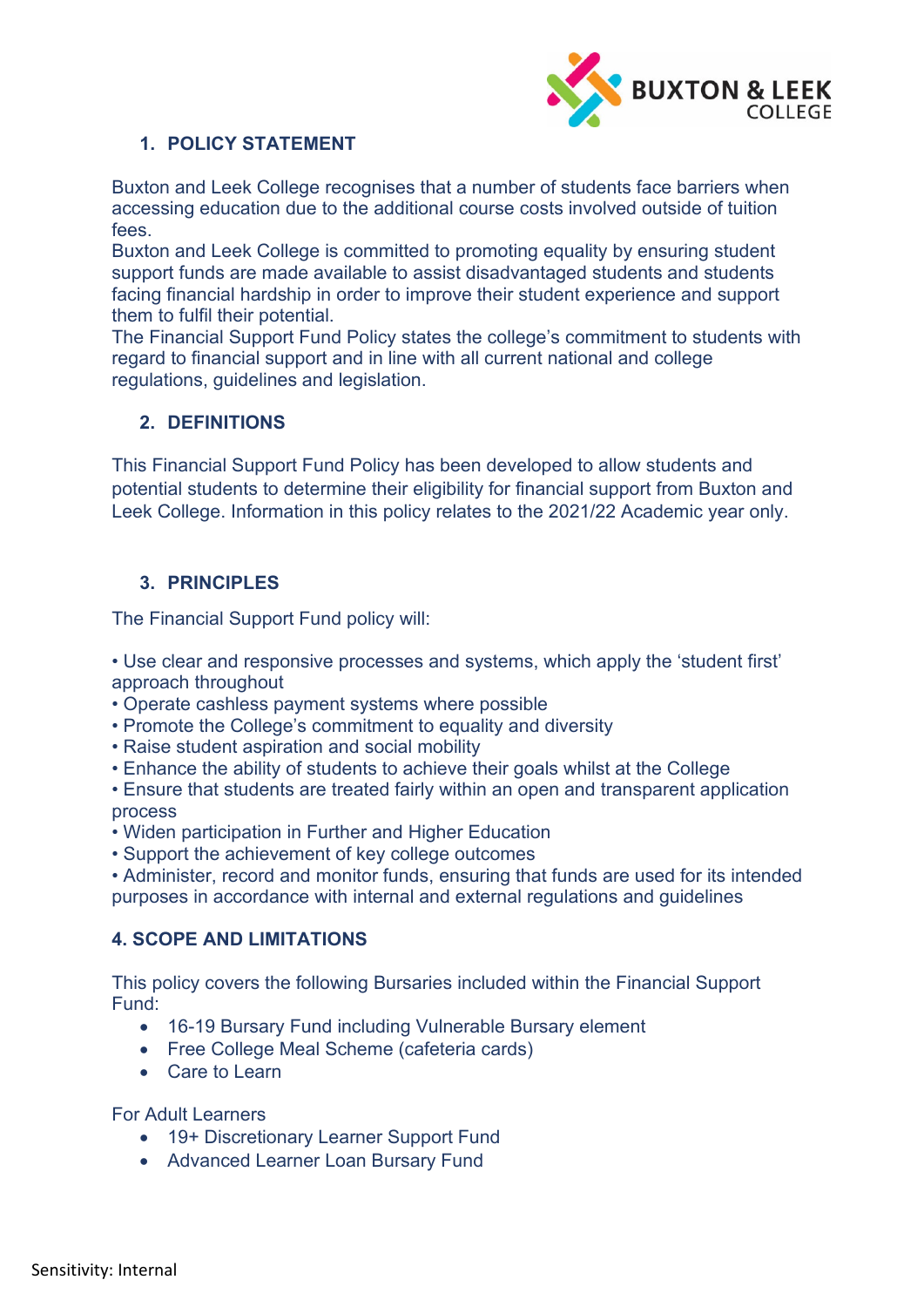

# **RESPONSIBILITIES**

The Operations Manager for the Learner Journey Team is the Executive Owner of the Policy

The Student Money and Rights Adviser is owner of the Policy and responsible for successful implementation, which includes:

- Ensuring all applications are processed within agreed timescales
- Providing advice and support to curriculum departments, enquirers and applicants
- Compliance with funding and audit guidelines

Student Mentors are responsible for:

• Ensuring students in need of financial support are identified and supported effectively and efficiently so that their learning is not affected

Progress coaches are responsible for:

• Gatekeeping and signposting Financial Support Fund related enquiries

Tutors are responsible for:

- Setting essential course costs
- Ensuring student attendance records are completed accurately and systems are regularly updated
- Ensuring student progress and performance is monitored and systems are regularly updated
- Ensuring programmes are up to date with all course delivery details

#### **IMPLEMENTATION ARRANGEMENTS**

The roles and responsibilities of employees in implementing the policy and procedures are set out clearly in the guidelines.

All new employees are made aware of the policy and procedures during the formal employee induction process.

Updated and amended procedures are disseminated and reinforced in training sessions, team meetings and via email communications.

Employees and students have access to this policy on the College website. Information will be made available to students at various stages of the learner journey:

- Pre Entry
- Entry including Induction
- On programme
- Exit and Progression

We will communicate to current and prospective students through the following methods:

- Induction (drop in's, group tutorials)
- Leaflets, flyers, posters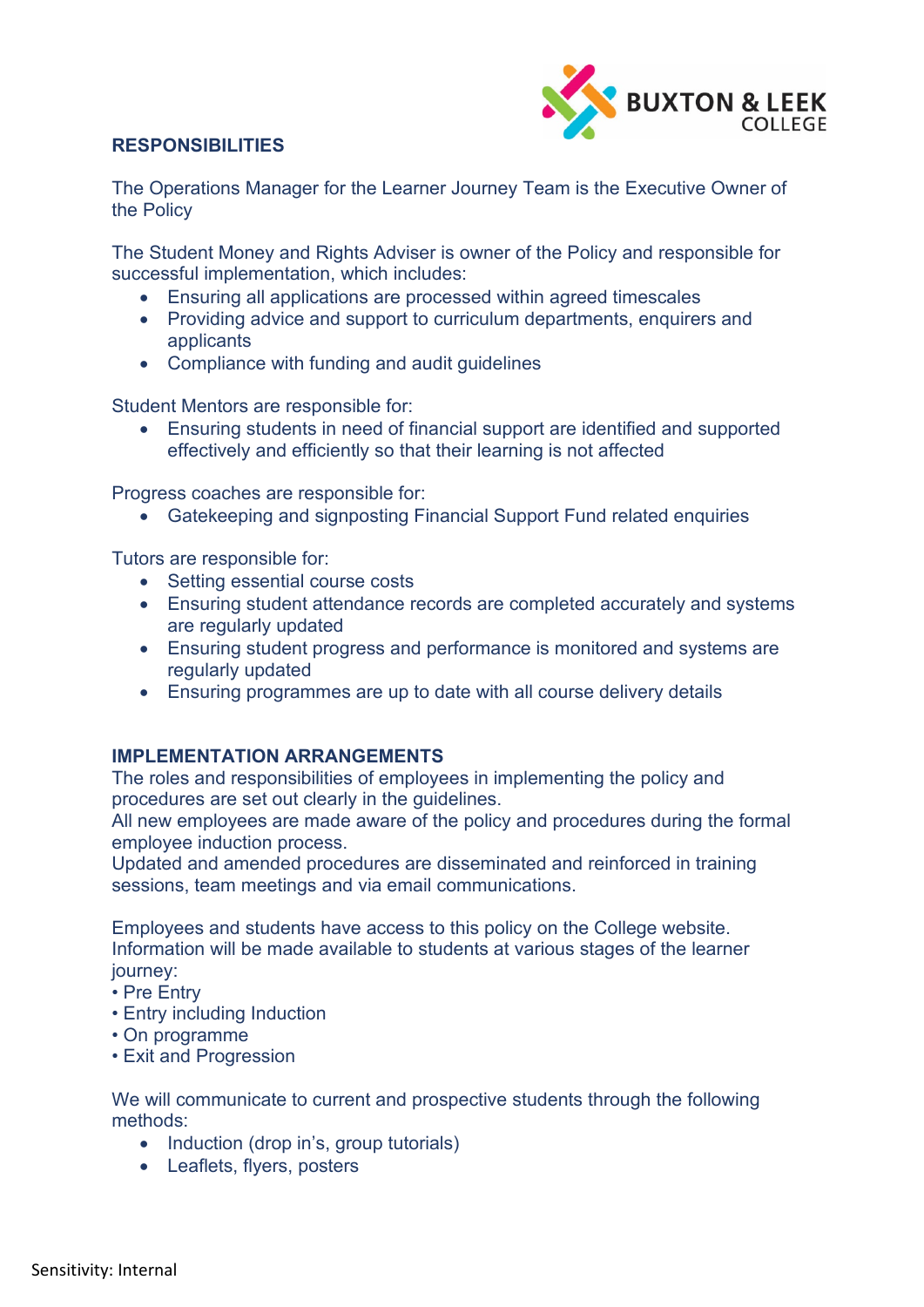• Email communication via Unimail account



- Letters
- Texts

College Announcements

- Social Media
- Tutorials
- Website

The College will provide information to students in alternative formats if requested.

#### **MONITORING AND REVIEW**

This Policy and associated procedures will be formally reviewed annually by the Operations Manager and Student Money Adviser.

Representatives from the Faculties and Learner Journey Team be involved in the review of the Policy.

Annual surveys will be undertaken to monitor student satisfaction with the services provided, and action plans initiated to improve targets that may be set.

#### **External Documents:**

16-19 Funding Guidance can be accessed at: 16 to 19 Bursary Fund guide 2021 to 2022 academic year - GOV.UK (www.gov.uk)

Care to Learn funding guidance can be accessed at: [Care to Learn Guide 2021 to 2022 academic year -](https://www.gov.uk/guidance/care-to-learn-guide-2021-to-2022-academic-year) GOV.UK (www.gov.uk)

Free meals in Further Education guidance can be accessed at: [Free meals in further education funded institutions: guide for the 2021 to 2022](https://www.gov.uk/guidance/free-meals-in-further-education-funded-institutions-guide-for-the-2021-to-2022-academic-year)  academic year - [GOV.UK \(www.gov.uk\)](https://www.gov.uk/guidance/free-meals-in-further-education-funded-institutions-guide-for-the-2021-to-2022-academic-year)

Adult Education budget funding guidance can be accessed at : [Adult education budget \(AEB\) funding rules 2021 to 2022 -](https://www.gov.uk/guidance/adult-education-budget-aeb-funding-rules-2021-to-2022) GOV.UK (www.gov.uk)

• Advanced Learner Loans funding guidance can be accessed at: [Advanced learner loans funding rules 2021 to 2022 -](https://www.gov.uk/government/publications/advanced-learner-loans-funding-rules-2021-to-2022) GOV.UK (www.gov.uk)

#### **GUIDELINES**

#### **16-19 Student Support Funds**

There are a number of funds and support schemes available for students aged 16-19, which are:

- Vulnerable element of the 16-19 Bursary Fund
- 16-19 Discretionary Support Fund
- Free College Meals
- Care to Learn

These funds are designed to help students with specific costs associated with their programme of study and are available to students who are on ESFA funded courses.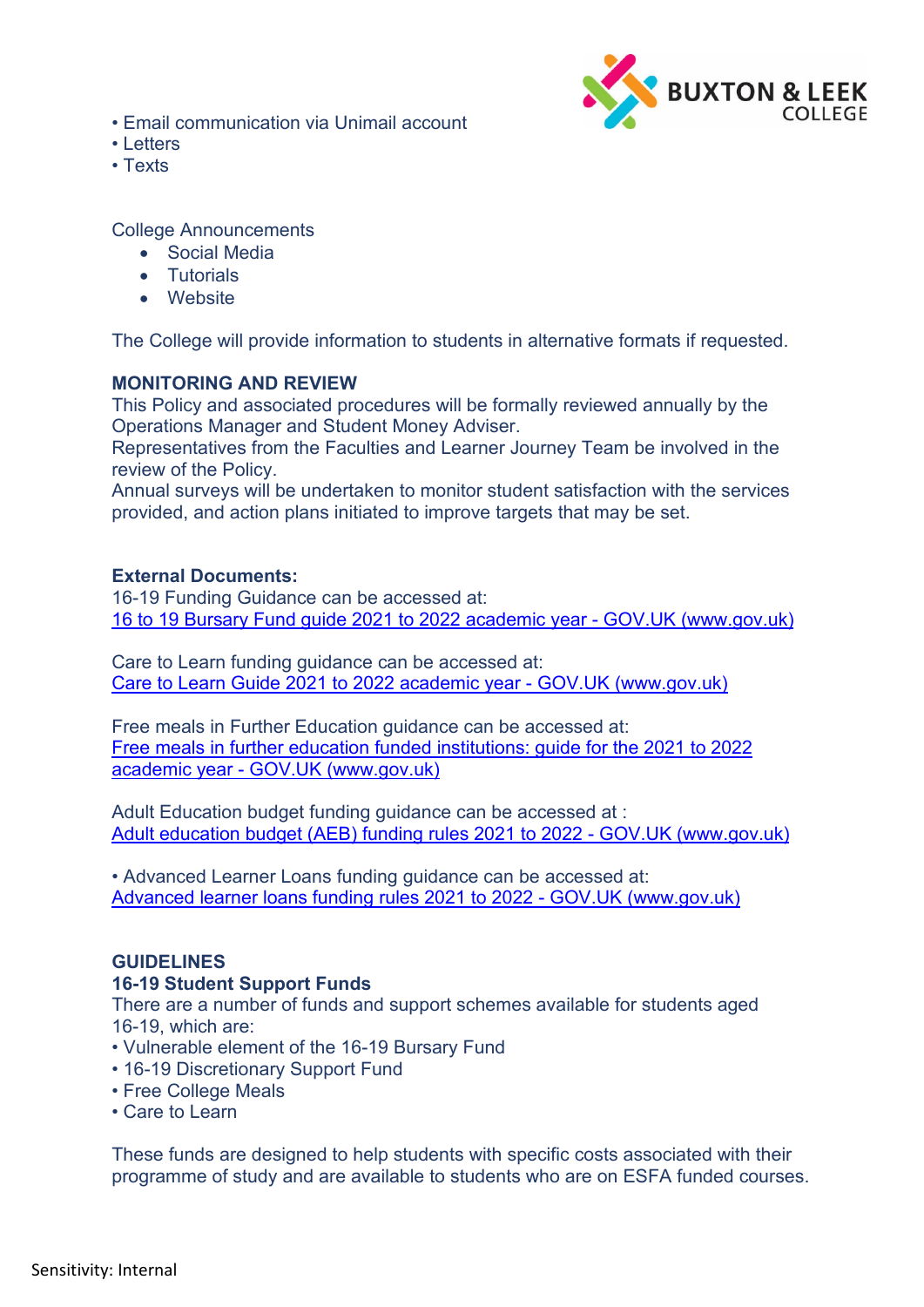

These funds and support schemes are not available to students on Apprenticeship, Higher Education or Full-Cost courses.

| <b>16-19 Bursary Fund Vulnerable Element</b> |                                       |                   |
|----------------------------------------------|---------------------------------------|-------------------|
| <b>Support Available</b>                     | <b>Eligibility Criteria</b>           | <b>Age</b>        |
| Up to £1200 per                              | This fund is available to students    | Students need to  |
| academic year per                            | who are                               | be 16-18 years of |
| student, to support with                     | Young People in Care                  | age as of         |
| essential course costs,                      | <b>Care Leavers</b>                   | 31.08.2021        |
| such as:                                     | Students in receipt of                |                   |
| <b>Travel</b>                                | <b>Income Support</b>                 |                   |
| Equipment                                    | Students in receipt of                |                   |
| Laptop                                       | <b>Employment Support Allowance</b>   |                   |
| <b>Meals</b>                                 | (ESA) who are also in receipt of      |                   |
| <b>Trips</b>                                 | <b>Disability Living Allowance or</b> |                   |
| Hardship (panel                              | Personal Independence                 |                   |
| discussion)                                  | Payments (PIP) in their own           |                   |
|                                              | name                                  |                   |
| Where possible the                           |                                       |                   |
| above will be paid in kind,                  |                                       |                   |
| however should any                           |                                       |                   |
| direct payments be                           |                                       |                   |
| granted-these will be                        |                                       |                   |
| paid on a fortnightly basis                  |                                       |                   |
| and subject to 85%                           |                                       |                   |
| attendance.                                  |                                       |                   |
|                                              |                                       |                   |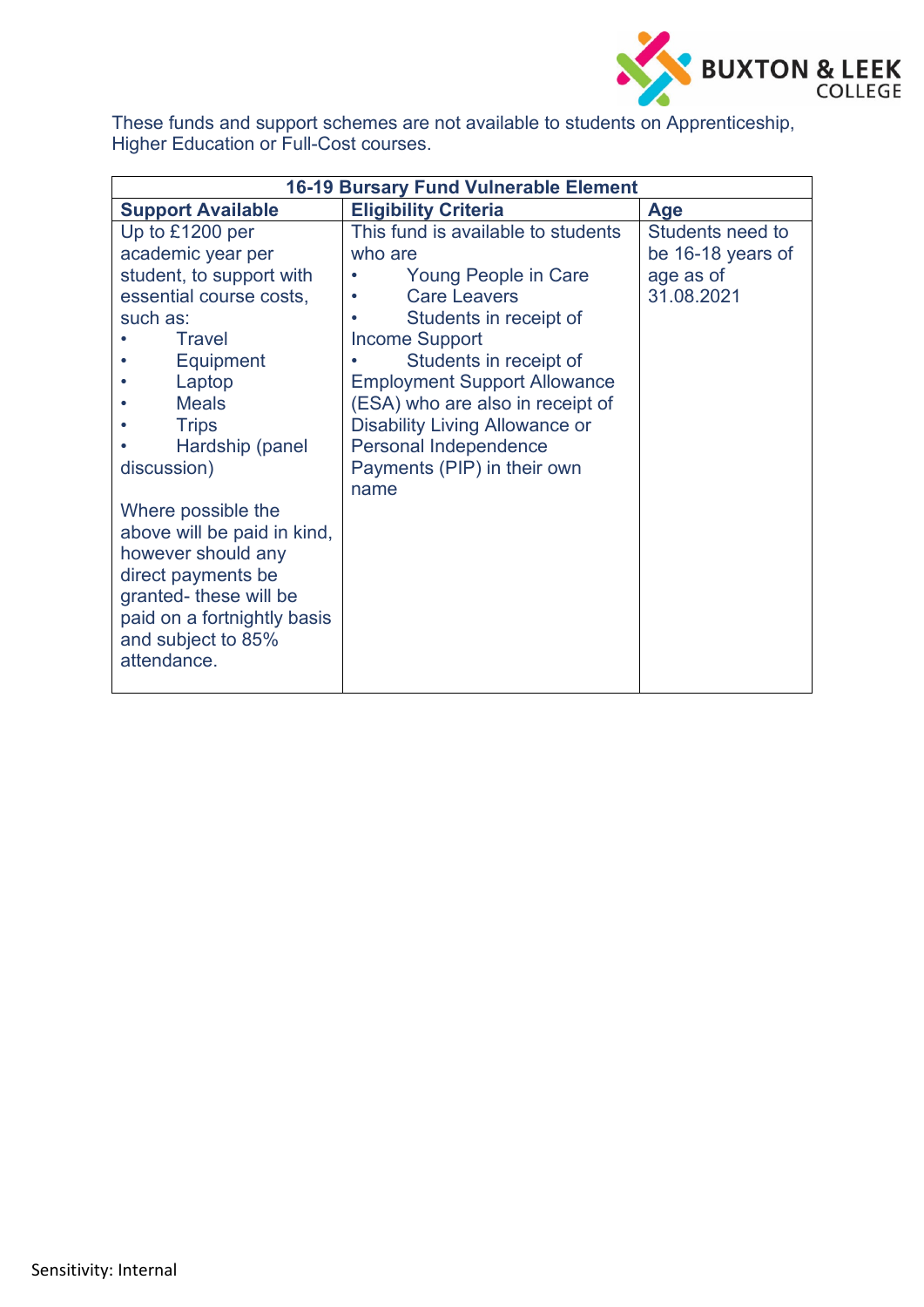

| <b>16-19 Discretionary Bursary Fund</b>                                                                                                                                                                                                                                                                                                                                                                                                                                                                                                                                                                                                                                          |                                                                                                                                                                                                                                                                                                                                                                                                                                                                                                                   |                                                                                                                                                                                                                                                                                          |  |
|----------------------------------------------------------------------------------------------------------------------------------------------------------------------------------------------------------------------------------------------------------------------------------------------------------------------------------------------------------------------------------------------------------------------------------------------------------------------------------------------------------------------------------------------------------------------------------------------------------------------------------------------------------------------------------|-------------------------------------------------------------------------------------------------------------------------------------------------------------------------------------------------------------------------------------------------------------------------------------------------------------------------------------------------------------------------------------------------------------------------------------------------------------------------------------------------------------------|------------------------------------------------------------------------------------------------------------------------------------------------------------------------------------------------------------------------------------------------------------------------------------------|--|
| <b>Support Available</b>                                                                                                                                                                                                                                                                                                                                                                                                                                                                                                                                                                                                                                                         | <b>Eligibility Criteria</b>                                                                                                                                                                                                                                                                                                                                                                                                                                                                                       | Age                                                                                                                                                                                                                                                                                      |  |
| Where a student's<br>Household Income is<br>between £25,001 and<br>£35,000 the student may<br>be entitled to:<br><b>Travel support</b><br>$\bullet$<br>Where a student's<br>Household Income is<br>under £25,000, the<br>student will be placed into<br>priority banding<br>dependent on Household<br>income and will receive<br>between 75-90% support<br>towards the following:<br><b>Travel support</b><br>$\bullet$<br>Equipment<br>$\bullet$<br>Kit<br>$\bullet$<br><b>Uniform</b><br><b>Books</b><br>$\bullet$<br><b>Laptop Support</b><br>$\bullet$<br><b>Essential Field</b><br>$\bullet$<br><b>Trips</b><br>Hardship (subject<br>$\bullet$<br>to a panel<br>assessment) | This fund is available to students<br>who have<br>• A Household Income up to<br>£35,000 (see support available)<br>• Dependants of someone on<br><b>Income Support</b><br>• Dependants of someone on<br><b>Income Based JSA or</b><br><b>Employment and Support</b><br>Allowance<br>• Dependants of someone on<br><b>Universal Credit</b><br>• Dependants of someone<br>claiming the Guarantee Element<br>of State Pension Credit<br>• Students who can demonstrate<br>that they are facing financial<br>hardship | - Students need to<br>be 16-18 years of<br>age as of<br>31.08.2021<br>- Or aged 19 on<br>31st August and<br>continuing in to<br>their second year<br>of a two year<br>course they began<br>aged 16-18<br>- or aged 19-25<br>and in receipt of<br>an Education<br><b>Health Care Plan</b> |  |
| Where equipment, kit,<br>books and uniform costs<br>are not paid direct to the<br>department- students will<br>be expected to pay<br>upfront for these and<br>provide receipts for<br>reimbursement.                                                                                                                                                                                                                                                                                                                                                                                                                                                                             |                                                                                                                                                                                                                                                                                                                                                                                                                                                                                                                   |                                                                                                                                                                                                                                                                                          |  |
| Where possible, the<br>above will be paid in kind,<br>however should any<br>direct payments be<br>granted-these will be<br>paid on a fortnightly basis<br>and subject to 85%<br>attendance.                                                                                                                                                                                                                                                                                                                                                                                                                                                                                      |                                                                                                                                                                                                                                                                                                                                                                                                                                                                                                                   |                                                                                                                                                                                                                                                                                          |  |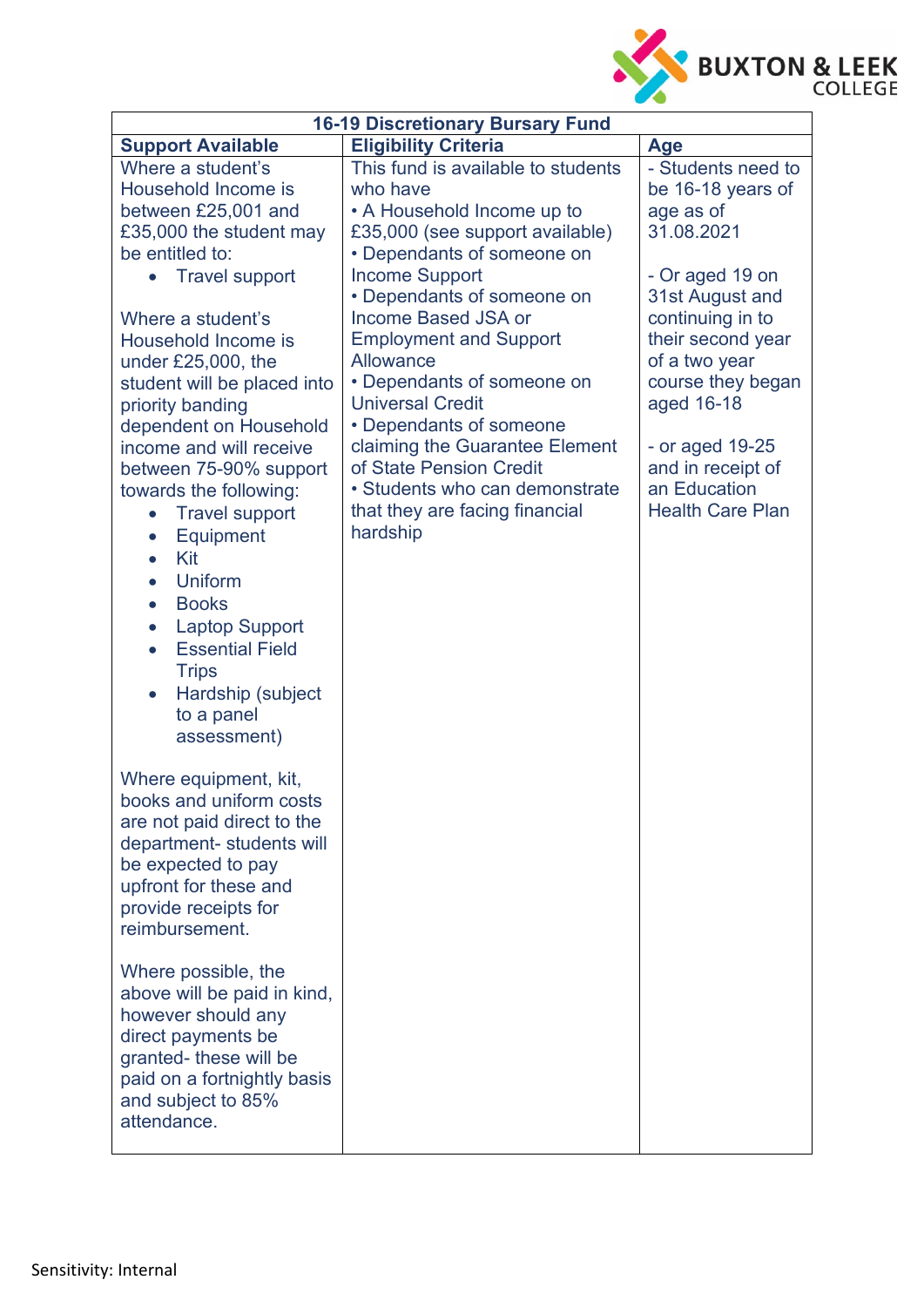

| <b>Free College Meals Scheme</b>                                                                                                                                                                                                                                                              |                                                                                                                                                                                                                                                                                                                                                                                                                      |                                                                             |
|-----------------------------------------------------------------------------------------------------------------------------------------------------------------------------------------------------------------------------------------------------------------------------------------------|----------------------------------------------------------------------------------------------------------------------------------------------------------------------------------------------------------------------------------------------------------------------------------------------------------------------------------------------------------------------------------------------------------------------|-----------------------------------------------------------------------------|
| <b>Support Available</b>                                                                                                                                                                                                                                                                      | <b>Eligibility Criteria</b>                                                                                                                                                                                                                                                                                                                                                                                          | Age                                                                         |
| For students studying<br>onsite:<br><b>College Meal card</b><br>$\bullet$<br>(value of £5 per<br>day) for use in                                                                                                                                                                              | Students, or their<br>parents/guardians, must be in<br>receipt of one or more of the<br>following benefits:                                                                                                                                                                                                                                                                                                          | - Students need to<br>be 16-18 years of<br>age as of<br>31.08.2021          |
| onsite cafeterias<br>Direct payment of<br>£3.50 per day                                                                                                                                                                                                                                       | • Income Support<br>• Income-based Jobseekers<br>Allowance<br>• Income-related Employment                                                                                                                                                                                                                                                                                                                            | - Or aged 19 on<br>31st August and<br>continuing in to<br>their second year |
| Students studying offsite<br>i.e. Motorvehicle &<br><b>Buxton FC:</b><br>Direct payment of                                                                                                                                                                                                    | <b>Support Allowance</b><br>• Guarantee Element of State<br><b>Pension Credit</b><br>• Support under part VI of the                                                                                                                                                                                                                                                                                                  | of a two year<br>course they began<br>aged 16-18                            |
| £5 per day<br>Direct payments will only<br>be made in exceptional<br>circumstances and at the<br>approval of the panel.<br>In the event study moves<br>to remote learning the<br>equivalent of £3.50 will<br>be paid to you via BACS.<br>Direct payments are<br>subject to 85%<br>attendance. | Immigration and Asylum Act 1999<br>• Child Tax Credit (provided they<br>are not entitled to Working Tax<br>Credit and have an annual gross<br>income of no more than £16,190<br>(assessed by HMRC).<br>• Working Tax Credit run-on -<br>paid for 4 weeks after someone<br>stops qualifying for Working Tax<br><b>Credit</b><br>• Universal Credit with net<br>earnings not exceeding the<br>equivalent of £7,400 p/a | - or aged 19-25<br>and in receipt of<br>an Education<br><b>Health Care</b>  |

| <b>Care to Learn scheme</b>                                                                          |                                                                                                                                                                                                                                                                                                                                                                                                             |                                                                                                                                                                                                                     |
|------------------------------------------------------------------------------------------------------|-------------------------------------------------------------------------------------------------------------------------------------------------------------------------------------------------------------------------------------------------------------------------------------------------------------------------------------------------------------------------------------------------------------|---------------------------------------------------------------------------------------------------------------------------------------------------------------------------------------------------------------------|
| <b>Support Available</b>                                                                             | <b>Eligibility Criteria</b>                                                                                                                                                                                                                                                                                                                                                                                 | <b>Age</b>                                                                                                                                                                                                          |
| Childcare costs for study<br>programme including<br>work placement up to<br>£160 per child per week. | •Be the main carer and in receipt<br>of Child Benefit for the child(ren)<br>for whom they are claiming Care<br>to Learn<br>•The other parent is unable to<br>provide childcare, for example,<br>they are also in education or are<br>absent.<br>•The other parent is not claiming<br>childcare through Tax Credits<br>•Full details of eligibility can be<br>found here<br>https://www.gov.uk/care-to-learn | •Students aged<br>under 20 at the<br>start of their<br>course<br>•Students who<br>become 20 during<br>their study<br>programme can<br>continue to get<br>funding to the end<br>of that specific<br>study programme. |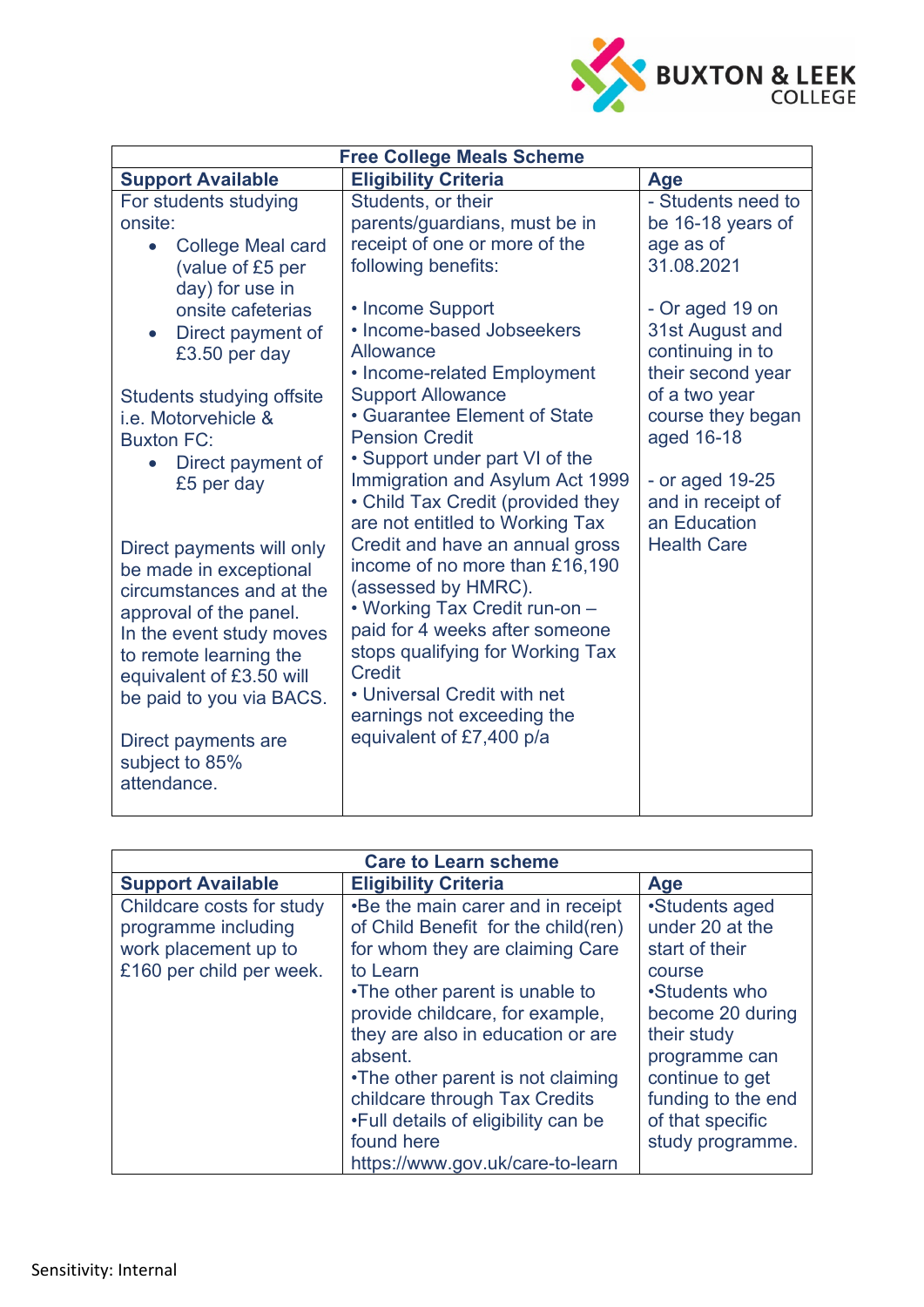

### **Adult learner funds**

There are two funds available for students aged 19+, which are:

- 19+ Discretionary Learner Support Fund
- Advanced Learner Loan Bursary

These funds are designed to help students with specific costs associated with their programme of study and are available to students who are on ESFA funded courses

| 19+ Discretionary Learner Support Fund                                                                                                                                                                                                                                                                                                                                                                                            |                                                                                                                                                                                                                                                                                                                                                                                                                                                                                                                                                                                                                                                 |                                                                        |
|-----------------------------------------------------------------------------------------------------------------------------------------------------------------------------------------------------------------------------------------------------------------------------------------------------------------------------------------------------------------------------------------------------------------------------------|-------------------------------------------------------------------------------------------------------------------------------------------------------------------------------------------------------------------------------------------------------------------------------------------------------------------------------------------------------------------------------------------------------------------------------------------------------------------------------------------------------------------------------------------------------------------------------------------------------------------------------------------------|------------------------------------------------------------------------|
| <b>Support Available</b>                                                                                                                                                                                                                                                                                                                                                                                                          | <b>Eligibility Criteria</b>                                                                                                                                                                                                                                                                                                                                                                                                                                                                                                                                                                                                                     | <b>Age</b>                                                             |
| Students will be placed<br>into priority banding<br>dependent on Household<br>income and will receive<br>between 75-90% support<br>towards the following:<br><b>Travel support</b><br>$\bullet$<br><b>Childcare Support</b><br>$\bullet$<br><b>Tuition Fees*</b><br>$\bullet$<br>Professional<br>$\bullet$<br>registrations or<br><b>Memberships</b><br>Equipment<br>$\bullet$<br>Kit<br>$\bullet$<br><b>Uniform</b><br>$\bullet$ | This fund is available to students who<br>have<br>• A Household Income up to £35,000<br>• Receive Income Support<br>• Receive Income Based JSA or<br><b>Employment Support Allowance</b><br>• Receive the Guarantee Element of<br><b>State Pension Credit</b><br>• Receive Universal Credit<br>• Students who demonstrate that they<br>are facing financial hardship<br>• Tuition Fee's - Students can apply<br>for tuition fee support if not eligible for<br><b>ESFA tuition fee remission for an</b><br><b>Advanced Learner Loan</b>                                                                                                         | - Students need to<br>be aged 19 years<br>or older as of<br>31.08.2021 |
| <b>Books</b><br>$\bullet$<br><b>Essential field</b><br>$\bullet$<br><b>Trips</b><br><b>Meals</b><br>$\bullet$<br>Hardship (subject<br>$\bullet$<br>to a panel<br>assessment)<br>Where equipment, kit,<br>books and uniform costs<br>are not paid direct to the<br>department- students will<br>be expected to pay<br>upfront for these and<br>provide receipts for<br>reimbursement.                                              | Where possible, support will be paid<br>in kind, however should any direct<br>payments be granted- these will be<br>paid on a fortnightly basis and subject<br>to 85% attendance.<br>For childcare support<br>•Childcare must be provided by a<br><b>OFSTED registered provider</b><br>•Learner must be the main carer and<br>in receipt of Child Benefit for the<br>child/children for whom they are<br>claiming for<br>•Funded Early Learning (FEL)<br>payments are to be applied first to the<br>cost of any sessions.<br>•The other parent is unable to provide<br>childcare, for example they are also<br>in education/ work or are absent |                                                                        |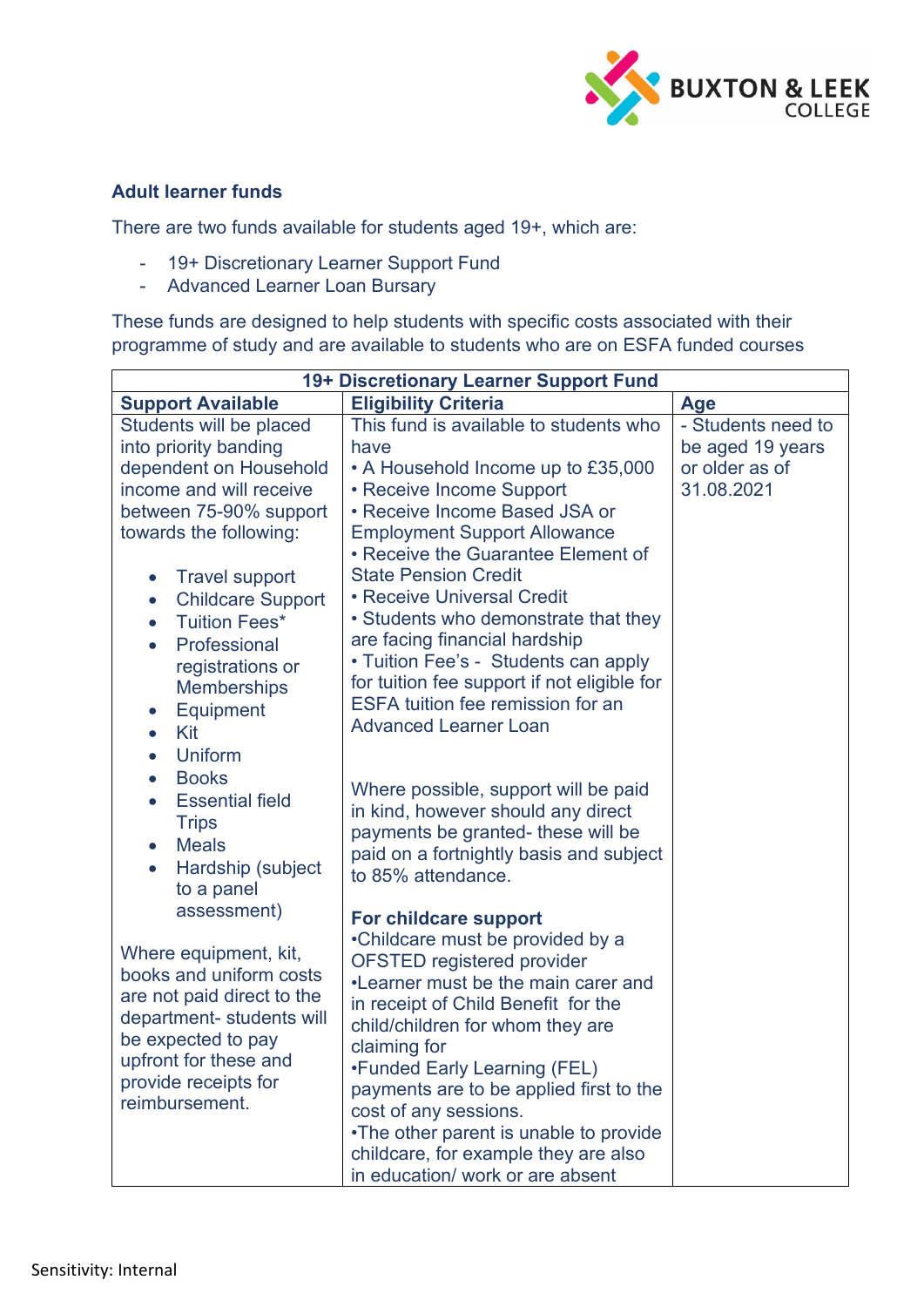

| <b>Advanced Learner Loan Bursary</b>                                                                                                                                                                                                                                                                                                                                                  |                                                                                                                                                                                                                                                                                                                                                                                                                                                            |                                                                        |
|---------------------------------------------------------------------------------------------------------------------------------------------------------------------------------------------------------------------------------------------------------------------------------------------------------------------------------------------------------------------------------------|------------------------------------------------------------------------------------------------------------------------------------------------------------------------------------------------------------------------------------------------------------------------------------------------------------------------------------------------------------------------------------------------------------------------------------------------------------|------------------------------------------------------------------------|
| <b>Support Available</b>                                                                                                                                                                                                                                                                                                                                                              | <b>Eligibility Criteria</b>                                                                                                                                                                                                                                                                                                                                                                                                                                | Age                                                                    |
| Students will be placed<br>into priority banding<br>dependent on Household<br>income and will receive<br>between 75-90% support<br>towards the following:<br><b>Travel support</b><br>$\bullet$<br><b>Childcare Support</b><br>$\bullet$<br><b>Tuition Fees*</b><br>$\bullet$<br>Professional<br>registrations or<br><b>Memberships</b><br>Equipment<br>$\bullet$<br>Kit<br>$\bullet$ | This fund is available to students who<br>have successfully been awarded<br>an Advanced Learner Ioan and who<br>have<br>• A Household Income up to £35,000<br>• Receive Income Support<br>• Receive Income Based JSA or<br><b>Employment Support Allowance</b><br>• Receive the Guarantee Element of<br><b>State Pension Credit</b><br>• Receive Universal Credit<br>• Students who demonstrate that they<br>are facing financial hardship                 | - Students need to<br>be aged 19 years<br>or older as of<br>31.08.2021 |
| <b>Uniform</b><br>$\bullet$<br><b>Books</b><br>$\bullet$<br><b>Essential field</b><br>$\bullet$<br><b>Trips</b><br><b>Meals</b>                                                                                                                                                                                                                                                       | Where possible, support will be paid<br>in kind, however should any direct<br>payments be granted- these will be<br>paid on a fortnightly basis and subject<br>to 85% attendance.                                                                                                                                                                                                                                                                          |                                                                        |
| Hardship (subject<br>to a panel<br>assessment)<br>Where equipment, kit,<br>books and uniform costs<br>are not paid direct to the<br>department- students will<br>be expected to pay<br>upfront for these and<br>provide receipts for<br>reimbursement.                                                                                                                                | For childcare support<br>•Childcare must be provided by a<br><b>OFSTED registered provider</b><br>•Learner must be the main carer and<br>in receipt of Child Benefit for the<br>child/children for whom they are<br>claiming for<br>•Funded Early Learning (FEL)<br>payments are to be applied first to the<br>cost of any sessions.<br>•The other parent is unable to provide<br>childcare, for example they are also<br>in education/ work or are absent |                                                                        |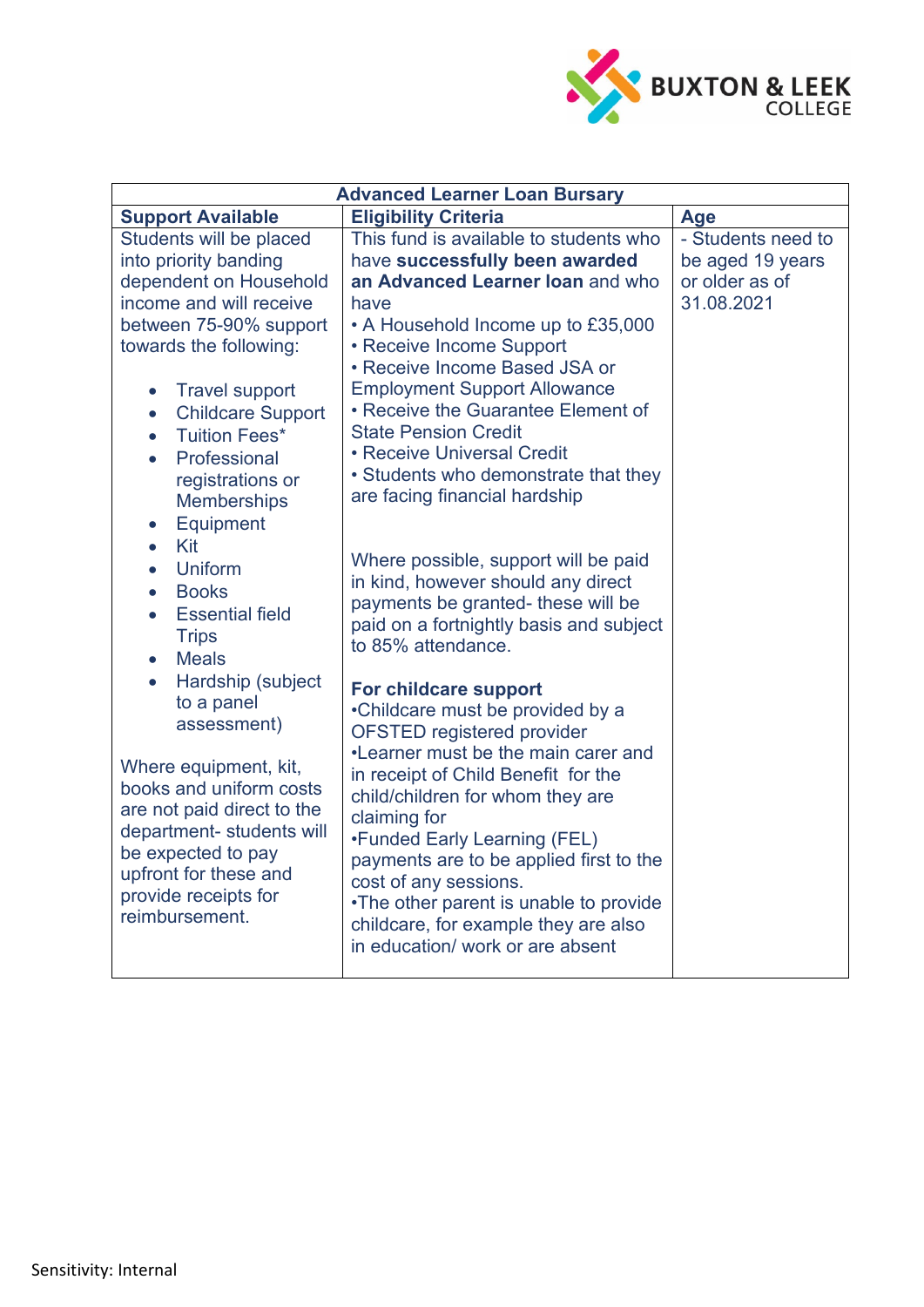

#### **10. PROCEDURE**

This section sets out the top-level procedure and service standards that students can expect. Other specific information is identified in the guidance section of this policy.

Student Support Fund Application and Assessment Process

The application and assessment process is based on four key stages shown in the flowchart below.



#### **Information, Advice and Guidance (IAG)**

Prospective and current students are encouraged to find out more about the Financial Support Fund before submitting an application.

They can do this via the following methods:

•Online via the college website: [http://www.blc.ac.uk/funding-finance/funding](http://www.blc.ac.uk/funding-finance/funding-bursaries-loans)[bursaries-loans](http://www.blc.ac.uk/funding-finance/funding-bursaries-loans)

- Contacting the Student Money and Rights Adviser
- Attending a College open day
- Linking with the Learner Journey Teams

#### **Application**

Financial Support Fund applications can be submitted from July each year. Early applications are advised.

Applications can be completed via the following method:

• Online via the college website via the link below: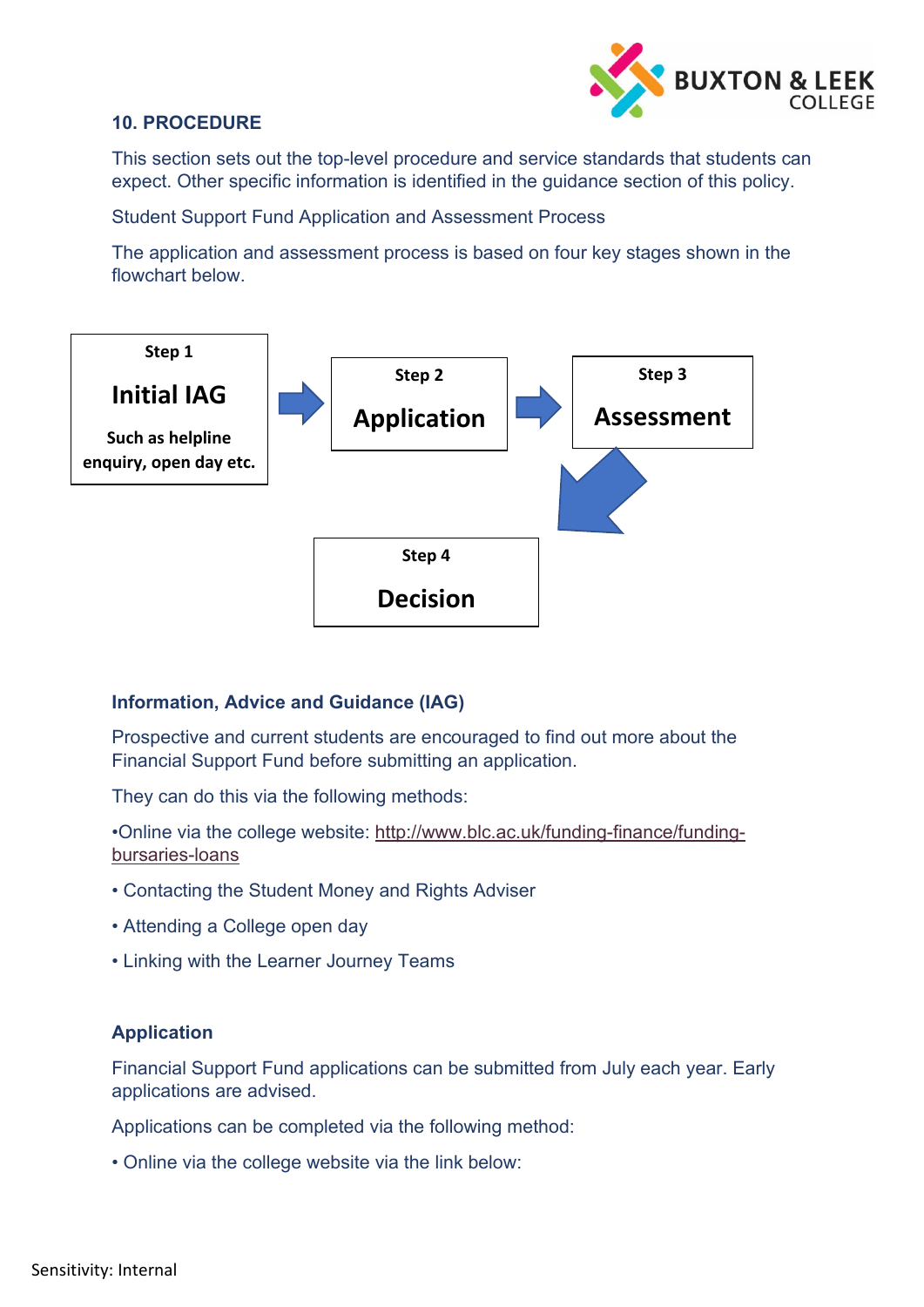

• <http://www.blc.ac.uk/funding-finance/funding-bursaries-loans>

• Paper based application forms will only be issued in exceptional circumstances and can be requested on T: 01298 330 817:

•Completed paper based application forms can be dropped in at any college campus or returned via post to Financial Support Fund Team, Clarendon House, Buxton and Leek College, Devonshire Road, Buxton, Derbyshire, SK17 6RY

• Applications must be supported with the documentary evidence requested

• All applications submitted will be acknowledged within 48 hours of the application received date

# **Assessment**

•Assessments will be carried out within 21 working days of the application-received date for all applications that have all the required evidence included.

•If an application requires additional evidence, students are required to submit this evidence within 10 working days.

•Application decisions will be confirmed within 10 working days of the application processing date.

• Application decisions and awards will be communicated via the following methods:

O Email – Unimail account only

O Text

O Letter

#### **Reasons for not approving an application**

A Financial Support Fund application may not be approved for the following reasons:

•Student does not meet the eligibility criteria or does not provide the necessary supporting evidence required

•Student does not meet the College standards in terms of attendance and behaviour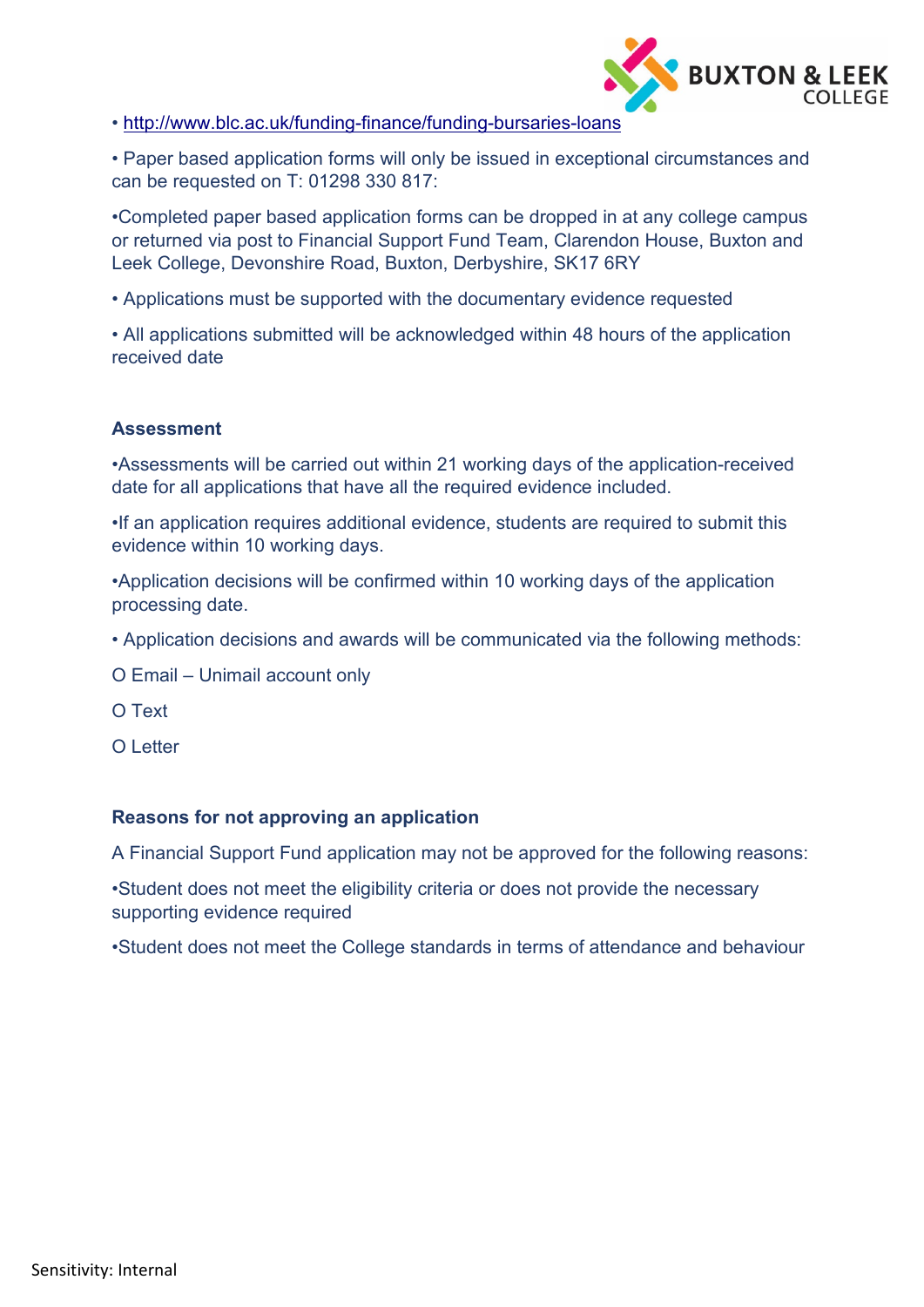

# **Application appeals and complaints**

**Students have the right to appeal a decision. This must be made in writing to The Financial Support Fund Panel here:**

Funding Appeals Panel Student Money and Rights Team Buxton University of Derby 1 Devonshire Road Buxton Derbyshire SK17 6RY

#### **Cashless Payments**

The college policy is to operate a cashless payment system where possible for all Students, the table below shows how this applies to the Financial Support Fund payments:

| <b>Support Type</b>          | <b>Cashless Payment Procedure</b>               |
|------------------------------|-------------------------------------------------|
| <b>Transport-Bus Pass</b>    | <b>Internal Transfer from Financial Support</b> |
|                              | <b>Fund to Transport department</b>             |
| <b>Meal support</b>          | Students studying onsite at Buxton and          |
|                              | Leek - issued with a meal card for use          |
|                              | in the cafeterias                               |
| <b>Childcare</b>             | Childcare provides invoices to the              |
|                              | college directly                                |
| <b>Equipment</b>             | <b>Internal Transfer from Financial Support</b> |
|                              | Fund to the relevant department                 |
| <b>Kit/ Uniform</b>          | <b>Internal Transfer from Financial Support</b> |
|                              | Fund to the relevant department                 |
| <b>Essential Field Trips</b> | <b>Internal Transfer from Financial Support</b> |
|                              | Fund to the relevant department                 |
| <b>Tuition Fees</b>          | <b>Internal Transfer from Financial Support</b> |
|                              | Fund to the relevant department                 |

#### **Key Information for All Student Support Funds**

•Awards are made on a first come first served basis

•When the Funds have been exhausted, no further awards will be made

•Each application is considered individually and assessed against the relevant eligibility criteria

•Awards are designed to contribute towards the main costs incurred by students but may not cover all requirements.

• Any student found to have made a false claim will be subject to the College's Disciplinary Procedure or referral to Police in extreme cases. Buxton and Leek College reserves the right to invoice students who leave College before completing